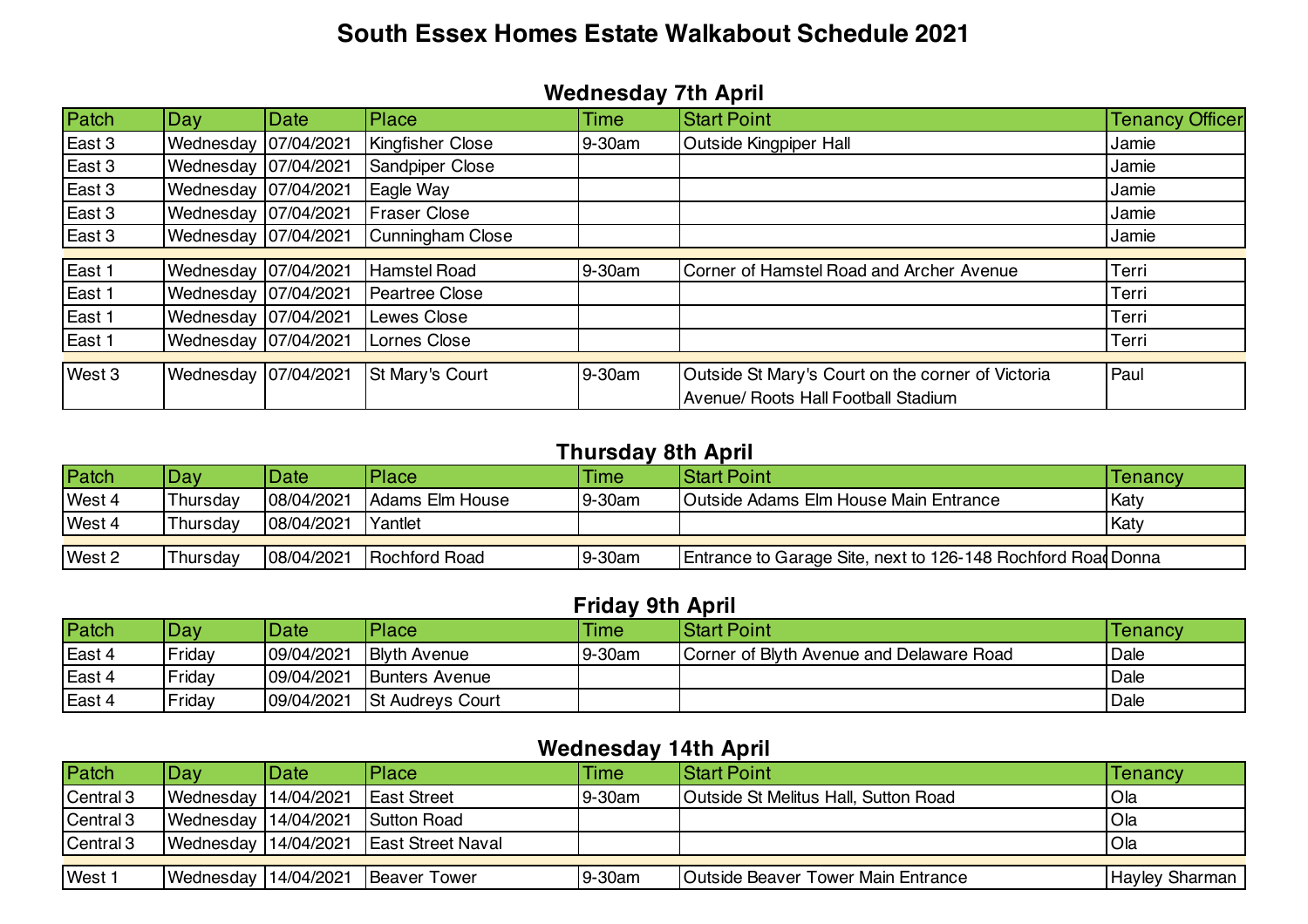| West 3 | Wednesday | 14/04/2021 | <b>Mendip Road</b>     | 9-30am | Outside West Office, Mendip Road | IJoe |
|--------|-----------|------------|------------------------|--------|----------------------------------|------|
| West 3 | Wednesday | 14/04/2021 | <b>Mendip Crescent</b> |        |                                  | IJoe |
| West 3 | Wednesday | 14/04/2021 | <b>The Mendips</b>     |        |                                  | IJoe |

#### **Thursday 15th April**

| Patch     | Day      | <b>Date</b> | <b>Place</b>       | <b>Time</b> | <b>Start Point</b>                     | <b>Tenancy</b> |  |
|-----------|----------|-------------|--------------------|-------------|----------------------------------------|----------------|--|
| East 2    | Thursday | 15/04/2021  | Christchurch Court | 9.30am      | <b>Outside Christchurch Court</b>      | Thomas         |  |
| East 2    | Thursday | 15/04/2021  | Nursery Place      |             |                                        | Thomas         |  |
|           |          |             |                    |             |                                        |                |  |
| West 4    | Thursday | 15/04/2021  | Hunters Lodge      | 9-30am      | Hunters Lodge Car Park                 | Katy           |  |
| West 4    | Thursday | 15/04/2021  | Norfolk Avenue     |             |                                        | Katy           |  |
|           |          |             |                    |             |                                        |                |  |
| Central 1 | Thursday | 15/04/2021  | Riverstone         | 9-30am      | Outside Riverstone Main Entrance       | Graeme         |  |
| Central 1 | Thursday | 15/04/2021  | Mornington House   | 10-30am     | Outside Mornington House Main Entrance | Graeme         |  |

### **Friday 16th April**

| Patch     | Day    | Date       | Place         | <b>Time</b> | <b>Start Point</b>                      | <b>Tenancy</b> |  |  |
|-----------|--------|------------|---------------|-------------|-----------------------------------------|----------------|--|--|
| East 3    | Friday | 16/04/2021 | John Street   | 9-30am      | Corner of George Street and Dane Street | Jamie          |  |  |
| East 3    | Friday | 16/04/2021 | George Street |             |                                         | Jamie          |  |  |
| East 3    | Friday | 16/04/2021 | Dane Street   |             |                                         | Jamie          |  |  |
|           |        |            |               |             |                                         |                |  |  |
| Central 2 | Friday | 16/04/2021 | Pennine       | 9-30am      | Outside Malvern Main Entrance           | Lorraine       |  |  |
| Central 2 | Friday | 16/04/2021 | Chiltern      |             |                                         | Lorraine       |  |  |
| Central 2 | Friday | 16/04/2021 | Malvern       |             |                                         | Lorraine       |  |  |
| Central 2 | Friday | 16/04/2021 | Quantock      |             |                                         | Lorraine       |  |  |
|           |        |            |               |             |                                         |                |  |  |
| West 2    | Friday | 16/04/2021 | Purley Way    | 9-30am      | Outside 1-12 Purley Way                 | Donna          |  |  |
| West 2    | Friday | 16/04/2021 | Hornby Avenue |             |                                         | Donna          |  |  |

#### **Wednesday 21st April**

| Patch  | Day                  | <b>Date</b> | Place                              | Time   | <b>Start Point</b>                        | Tenancv |
|--------|----------------------|-------------|------------------------------------|--------|-------------------------------------------|---------|
| East 1 | Wednesday 21/04/2021 |             | Sutton Court                       | 9-30am | <b>Outside Sutton Court Main Entrance</b> | Terri   |
| East 1 | Wednesday 21/04/2021 |             | Temple Court                       |        |                                           | Terri   |
| East 1 | Wednesday 21/04/2021 |             | Cluny House                        |        |                                           | Terri   |
| East 1 |                      |             | Wednesday 21/04/2021 Norwich Close |        |                                           | Terri   |

#### **Thursday 22nd April**

|        | .<br>--------------- |            |               |         |                                                |               |  |  |  |
|--------|----------------------|------------|---------------|---------|------------------------------------------------|---------------|--|--|--|
| Patch  | <b>Dav</b>           | Date       | Place         | Time    | <b>IStart</b><br>$\blacksquare$ Doine<br>YOINL | renancy       |  |  |  |
| West 3 | I hursdav            | 22/04/2021 | Danbury Close | 10-00am | Meet at entrance to Close                      | . .<br>Nadine |  |  |  |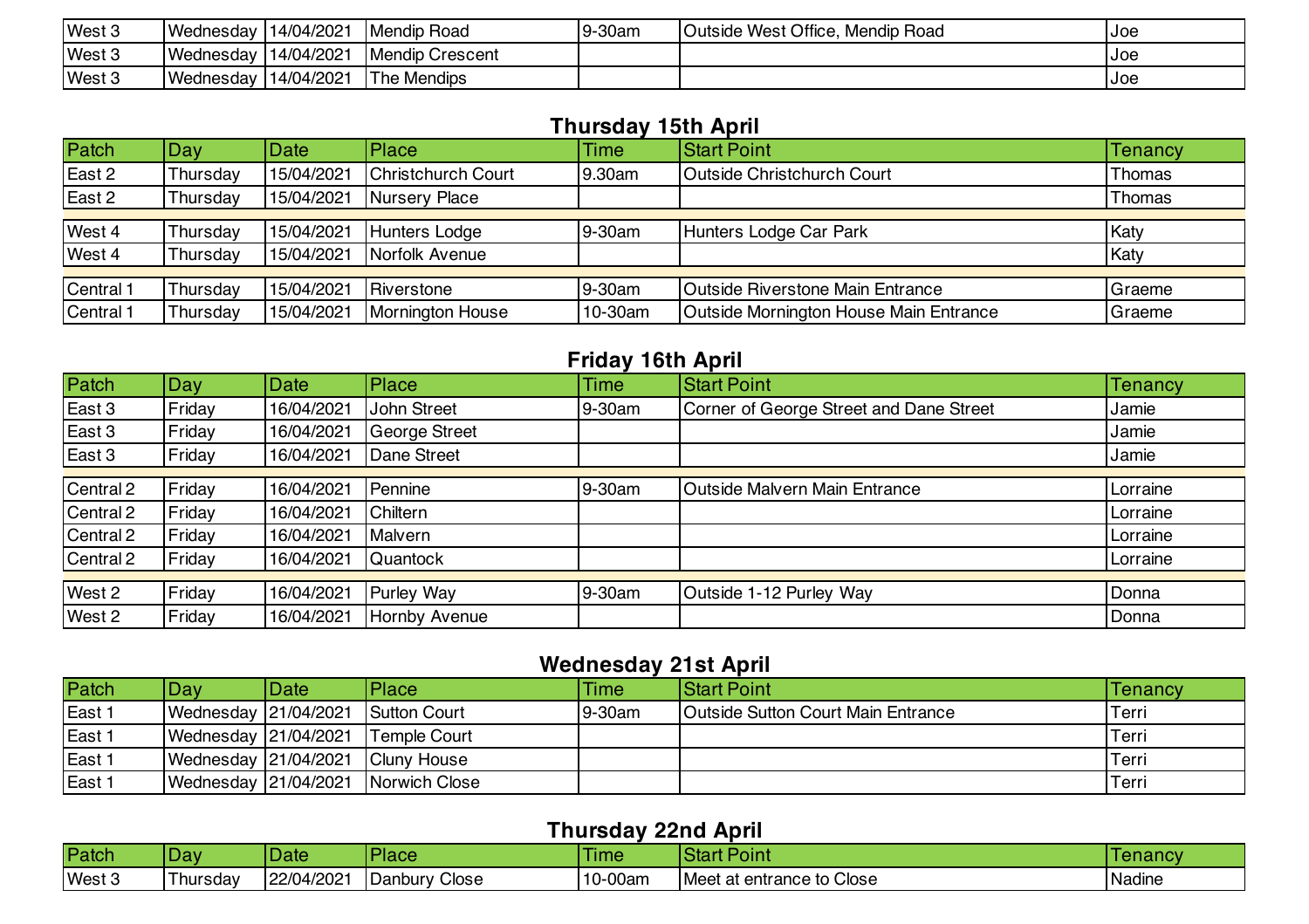| West 3    | Thursdav | 22/04/2021 | <b>Treecot Drive</b>  |        |                                           | <b>Nadine</b> |
|-----------|----------|------------|-----------------------|--------|-------------------------------------------|---------------|
|           |          |            |                       |        |                                           |               |
| Central 3 | Thursdav | 22/04/2021 | <b>Shelley Square</b> | 9-30am | Outside 5-29 Shelley Square Main Entrance | <b>Ola</b>    |
| Central 3 | Thursdav | 22/04/2021 | Dickens Close         |        |                                           | Ola           |
| Central 3 | Thursdav | 22/04/2021 | Wordsworth Close      |        |                                           | Ola           |

# **Friday 23rd April**

| Patch  | Day    | Date       | Place                    | <b>Time</b> | <b>Start Point</b>                           | Tenancy                |
|--------|--------|------------|--------------------------|-------------|----------------------------------------------|------------------------|
| East 2 | Friday | 23/04/2021 | Archer Avenue            | 10-00am     | Corner of Archer Avenue and Newington Avenue | Thomas                 |
| East 2 | Friday | 23/04/2021 | Sherwood Way             |             |                                              | Thomas                 |
| East 2 | Friday | 23/04/2021 | Newington Avenue Flats   |             |                                              | Thomas                 |
|        |        |            |                          |             |                                              |                        |
| East 4 | Friday | 23/04/2021 | Delaware Road            | 9-30am      | Outside Thorpedene Library                   | Dale                   |
| East 4 | Friday | 23/04/2021 | <b>Delaware Crescent</b> |             |                                              | Dale                   |
| East 4 | Friday | 23/04/2021 | <b>Ness Road</b>         |             |                                              | Dale                   |
| East 4 | Friday | 23/04/2021 | Elm Road                 |             |                                              | Dale                   |
|        |        |            |                          |             |                                              |                        |
| West 1 | Friday | 23/04/2021 | <b>Bradford Bury</b>     | 9-30am      | Outside Community Hall on Bradford Bury      | <b>Tracey Williams</b> |
| West 1 | Friday | 23/04/2021 | <b>Rothwell Close</b>    |             |                                              | <b>Tracey Williams</b> |
| West 1 | Friday | 23/04/2021 | Eastwood Old Road        |             |                                              | <b>Tracey Williams</b> |
| West 1 | Friday | 23/04/2021 | Westwood                 |             |                                              | <b>Tracey Williams</b> |

### **Wednesday 28th April**

| Patch  | Day                  | Date       | Place                | <b>Time</b> | <b>Start Point</b>                       | <b>Tenancy</b> |
|--------|----------------------|------------|----------------------|-------------|------------------------------------------|----------------|
| West 1 | Wednesday            | 28/04/2021 | Eaton Road           | 10-00am     | Corner of Eaton Road and Herschell Road  | Hayley Sharman |
| West 1 | Wednesday            | 28/04/2021 | Mussett House        | 10-30am     |                                          | Hayley Sharman |
| West 1 | Wednesday            | 28/04/2021 | East Street Leigh    |             | Outside 2-8 East Street Leigh            | Hayley Sharman |
|        |                      |            |                      |             |                                          |                |
| East 4 | Wednesday            | 28/04/2021 | <b>Saxon Gardens</b> | 9-30am      | Outside Viking Court Main Entrance       | Dale           |
| East 4 | Wednesday            | 28/04/2021 | <b>Viking Court</b>  |             |                                          | Dale           |
| East 4 | Wednesday            | 28/04/2021 | Woolpack             |             |                                          | Dale           |
|        |                      |            |                      |             |                                          |                |
| West 3 | Wednesday            | 28/04/2021 | <b>Bruton Avenue</b> | 9-30am      | Meet at corner of Bruton/Mendip Crescent | Joe            |
| West 3 | Wednesday            | 28/04/2021 | Dunster Avenue       |             |                                          | IJoe.          |
| West 3 | Wednesday            | 28/04/2021 | Martock Avenue       |             |                                          | Joe            |
| West 3 | Wednesday 28/04/2021 |            | Cheddar Avenue       |             |                                          | Joe            |

### **Thursday 29th April**

|         | .<br>__________  |             |                           |         |                                                                     |         |  |  |  |  |
|---------|------------------|-------------|---------------------------|---------|---------------------------------------------------------------------|---------|--|--|--|--|
| Patch   | Dav              | <b>Date</b> | Place                     | lime    | $\sim$<br>'oınt                                                     | lenancv |  |  |  |  |
| Central | <u>I</u> hursday | 29/04/2021  | <b>Hill Chase</b><br>Buri | 09:30am | <b>Hill Chase</b><br>Outside<br>Stephen McAdden House.<br>., Burr ا | Graeme  |  |  |  |  |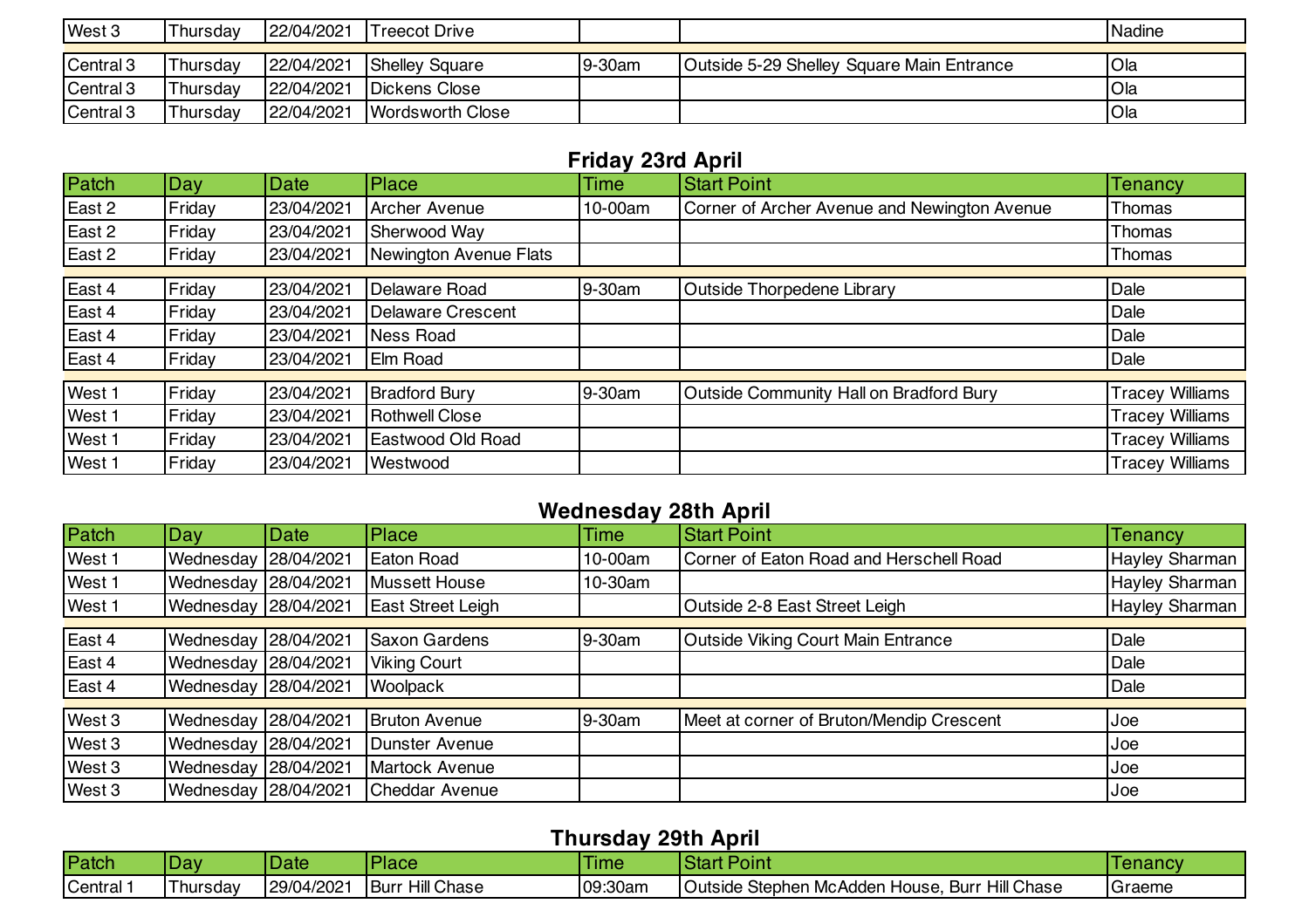| Central 1 | Thursday | 29/04/2021 | Stephen McAdden House   |        |                                            | Graeme |
|-----------|----------|------------|-------------------------|--------|--------------------------------------------|--------|
|           |          |            |                         |        |                                            |        |
| West 2    | Thursday | 29/04/2021 | Nayland House           | 9-30am | <b>Outside Nayland House Main Entrance</b> | Donna  |
| West 2    | Thursday | 29/04/2021 | Lakenham House          |        |                                            | Donna  |
| West 2    | Thursday | 29/04/2021 | <b>ICarolines Close</b> |        |                                            | Donna  |
| West 2    | Thursday | 29/04/2021 | Alton Gardens           |        |                                            | Donna  |

# **Friday 30th April**

| Patch     | Day    | <b>Date</b> | <b>Place</b>           | <b>Time</b> | <b>Start Point</b>                             | Tenancy  |
|-----------|--------|-------------|------------------------|-------------|------------------------------------------------|----------|
| West 4    | Friday | 30/04/2021  | <b>Fairfax Drive</b>   | 9-30am      | Corner of Fairfax Drive and Gainsborough Drive | Katy     |
| West 4    | Friday | 30/04/2021  | <b>Cleveland Drive</b> |             | at block                                       | Katy     |
|           |        |             |                        |             |                                                |          |
| Central 2 | Fridav | 30/04/2021  | Barringtons            | 9-30am      | <b>Outside Barringtons Main Entrance</b>       | Lorraine |
|           |        |             |                        |             |                                                |          |
| East 3    | Friday | 30/04/2021  | Anson Chase            | 9-30am      | Corner of Anson Chase and Bulwark Road         | Jamie    |
| East 3    | Friday | 30/04/2021  | Ashanti Close          |             |                                                | Jamie    |

# **Wednesday 5th May**

| Patch     | Dav                    | Date | <b>Place</b>      | <b>Time</b> | <b>Start Point</b>                         | <b>Tenancy</b>        |
|-----------|------------------------|------|-------------------|-------------|--------------------------------------------|-----------------------|
| Central 1 | Wednesday 05/05/2021   |      | Blackdown         | 9-30am      | <b>Outside Blackdown Main Entrance</b>     | Graeme                |
| Central 1 | Wednesday   05/05/2021 |      | Brecon            |             |                                            | Graeme                |
| Central 1 | Wednesday 05/05/2021   |      | Grampian          |             |                                            | Graeme                |
|           |                        |      |                   |             |                                            |                       |
| West 1    | Wednesday 05/05/2021   |      | Nestuda House     | 9-30am      | <b>Outside Nestuda House Main Entrance</b> | <b>Hayley Sharman</b> |
| West 1    | Wednesday 05/05/2021   |      | <b>Furzefield</b> | 10-30am     | Outside Furzefield main entrance           | Hayley Sharman        |

# **Thursday 6th May**

| Patch     | Day      | <b>Date</b> | Place                   | <b>Time</b> | <b>Start Point</b>     | <b>Tenancy</b>         |
|-----------|----------|-------------|-------------------------|-------------|------------------------|------------------------|
| West 1    | Thursday | 06/05/2021  | <b>Shannon Close</b>    | 9-30am      | Shannon Close car park | <b>Tracey Williams</b> |
| West 1    | Thursday | 06/05/2021  | <b>Little Fretches</b>  |             |                        | <b>Tracey Williams</b> |
| West 1    | Thursday | 06/05/2021  | <b>Wood Farm Close</b>  |             |                        | <b>Tracey Williams</b> |
| West 1    | Thursday | 06/05/2021  | <b>Bellhouse Lane</b>   |             |                        | <b>Tracey Williams</b> |
| West 1    | Thursday | 06/05/2021  | Leighwood Avenue        |             |                        | <b>Tracey Williams</b> |
| West 1    | Thursday | 06/05/2021  | Eastwood Road North     |             |                        | <b>Tracey Williams</b> |
|           |          |             |                         |             |                        |                        |
| Central 3 | Thursday | 06/05/2021  | Cedar Close             | 9-30am      | Cedar Close Car Park   | Ola                    |
| Central 3 | Thursday | 06/05/2021  | <b>Wordsworth Close</b> |             |                        | Ola                    |
| Central 3 | Thursday | 06/05/2021  | Maple Square            |             |                        | Ola                    |
| Central 3 | Thursday | 06/05/2021  | The Jordans             |             |                        | Ola                    |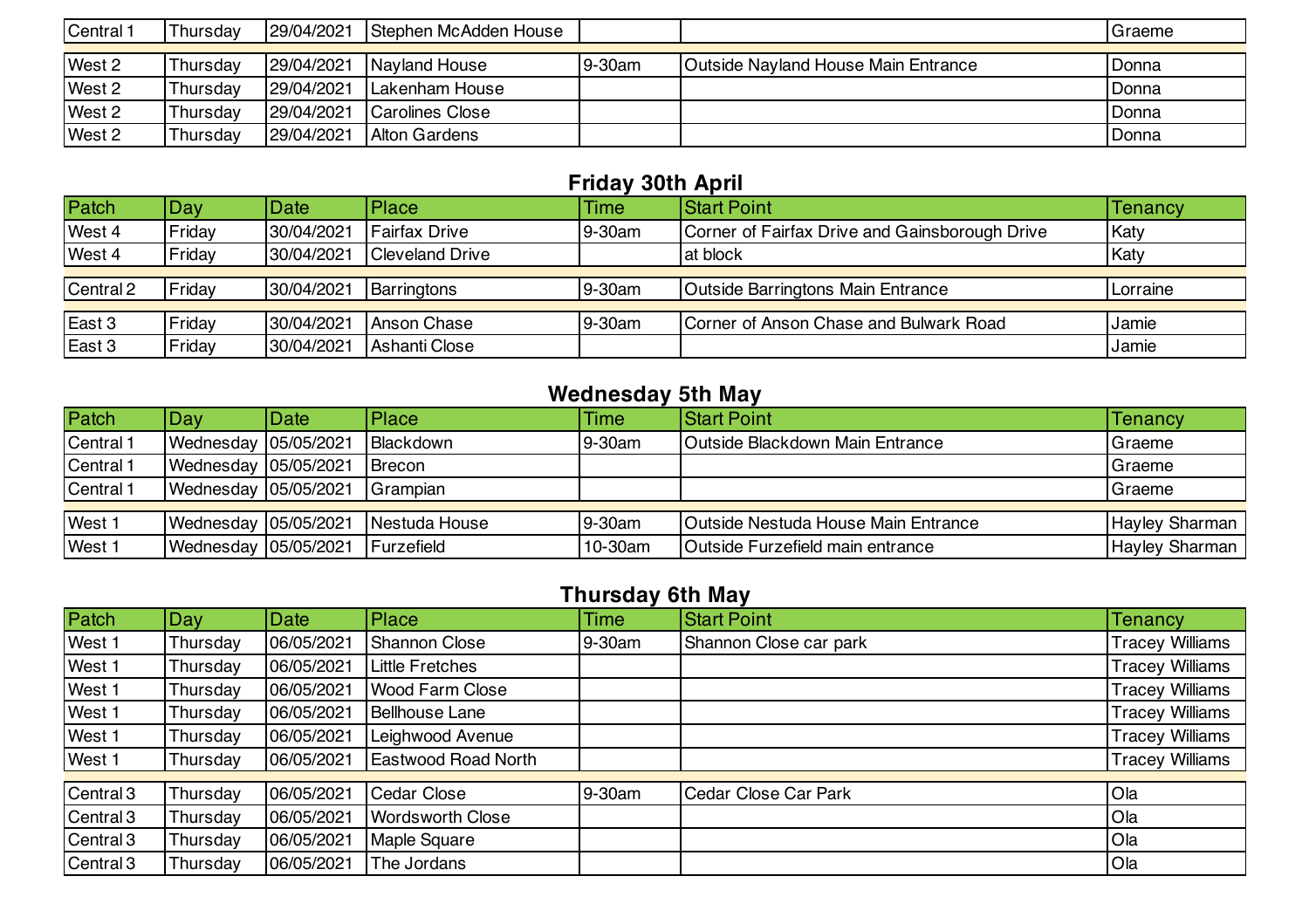| East | l hursdav | 06/05/2021 | Southchurch<br>Chase<br>າ Hectorv ( | 10-00am | ⌒<br>Chase<br>$\sqrt{2}$<br>Southch<br>Outside<br>Rectorv<br>าurch | Ferri  |
|------|-----------|------------|-------------------------------------|---------|--------------------------------------------------------------------|--------|
| East | l hursdav | 06/05/2021 | . .<br>' revett House               |         |                                                                    | l erri |

#### **Friday 7th May**

| Patch  | Day.   | Date       | Place               | <b>Time</b> | <b>Start Point</b>                    | <b>Tenancy</b>  |
|--------|--------|------------|---------------------|-------------|---------------------------------------|-----------------|
| East 4 | Friday | 07/05/2021 | Avon Way            | 9-30am      | Outside 2-30 Avon Way Main Entrance   | Dale            |
| East 4 | Friday | 07/05/2021 | West Road           |             |                                       | Dale            |
|        |        |            |                     |             |                                       |                 |
| East 2 | Fridav | 07/05/2021 | Longbow             | 10-00am     | <b>Outside Longbow Main Entrance</b>  | Thomas          |
| East 2 | Friday | 07/05/2021 | <b>Bewley Court</b> |             |                                       | Thomas          |
|        |        |            |                     |             |                                       |                 |
| West 1 | Friday | 07/05/2021 | Snakes Lane         | 9-30am      | Corner of Brendan Way and Snakes Lane | Tracey Williams |

## **Wednesday 12th May**

| Patch     | Dav.                   | Date | <b>Place</b>          | <b>Time</b> | <b>IStart Point</b>                      | Tenancy |
|-----------|------------------------|------|-----------------------|-------------|------------------------------------------|---------|
| Central 3 | Wednesday   12/05/2021 |      | Townfields            | $19-30$ am  | <b>Outside Townfields Main Entrance</b>  | Ola     |
|           |                        |      |                       |             |                                          |         |
| West 3    | Wednesday 12/05/2021   |      | Cecil Court           | 10-00am     | <b>Outside Cecil Court Main Entrance</b> | IJoe    |
| West 3    | Wednesday 12/05/2021   |      | <b>Hardwick Court</b> |             | <b>IOutside Hardwick Court</b>           | IJoe    |

### **Thursday 14th May**

| Patch  | Dav      | Date       | <b>Place</b>        | Time   | <b>Start Point</b>                | <b>Tenancy</b> |
|--------|----------|------------|---------------------|--------|-----------------------------------|----------------|
| West 2 | Thursday | 13/05/2021 | Neil Armstrong Way  | 9-30am | Outside Scott House Main Entrance | Donna          |
| West 2 | Thursdav | 13/05/2021 | <b>IScott House</b> |        |                                   | Donna          |

# **Friday 14th May**

| Patch  | Dav    | Date       | Place               | <b>Time</b> | <b>Start Point</b>                        | Tenancy |
|--------|--------|------------|---------------------|-------------|-------------------------------------------|---------|
| West 2 | Friday | 14/05/2021 | Western Approaches  | $9-30am$    | <b>Outside Bishop House Main Entrance</b> | Donna   |
| West 2 | Friday | 14th Mav   | <b>Bishop House</b> |             |                                           | Donna   |
| West 2 | Friday | 14/05/2021 | <b>Lundy Close</b>  |             |                                           | Donna   |

## **Wednesday 6th October**

| Patch             | Dav                  | Date | <b>Place</b>                          | <b>Time</b> | <b>Start Point</b>     | Tenancy |
|-------------------|----------------------|------|---------------------------------------|-------------|------------------------|---------|
| East 3            | Wednesday 06/10/2021 |      | Kingfisher Close                      | 9-30am      | Outside Kingpiper Hall | Jamie   |
| East 3            | Wednesday 06/10/2021 |      | Sandpiper Close                       |             |                        | Jamie   |
| East 3            | Wednesday 06/10/2021 |      | Eagle Way                             |             |                        | Jamie   |
| $\textsf{East} 3$ | Wednesday 06/10/2021 |      | <b>Fraser Close</b>                   |             |                        | Jamie   |
| East 3            |                      |      | Wednesday 06/10/2021 Cunningham Close |             |                        | Jamie   |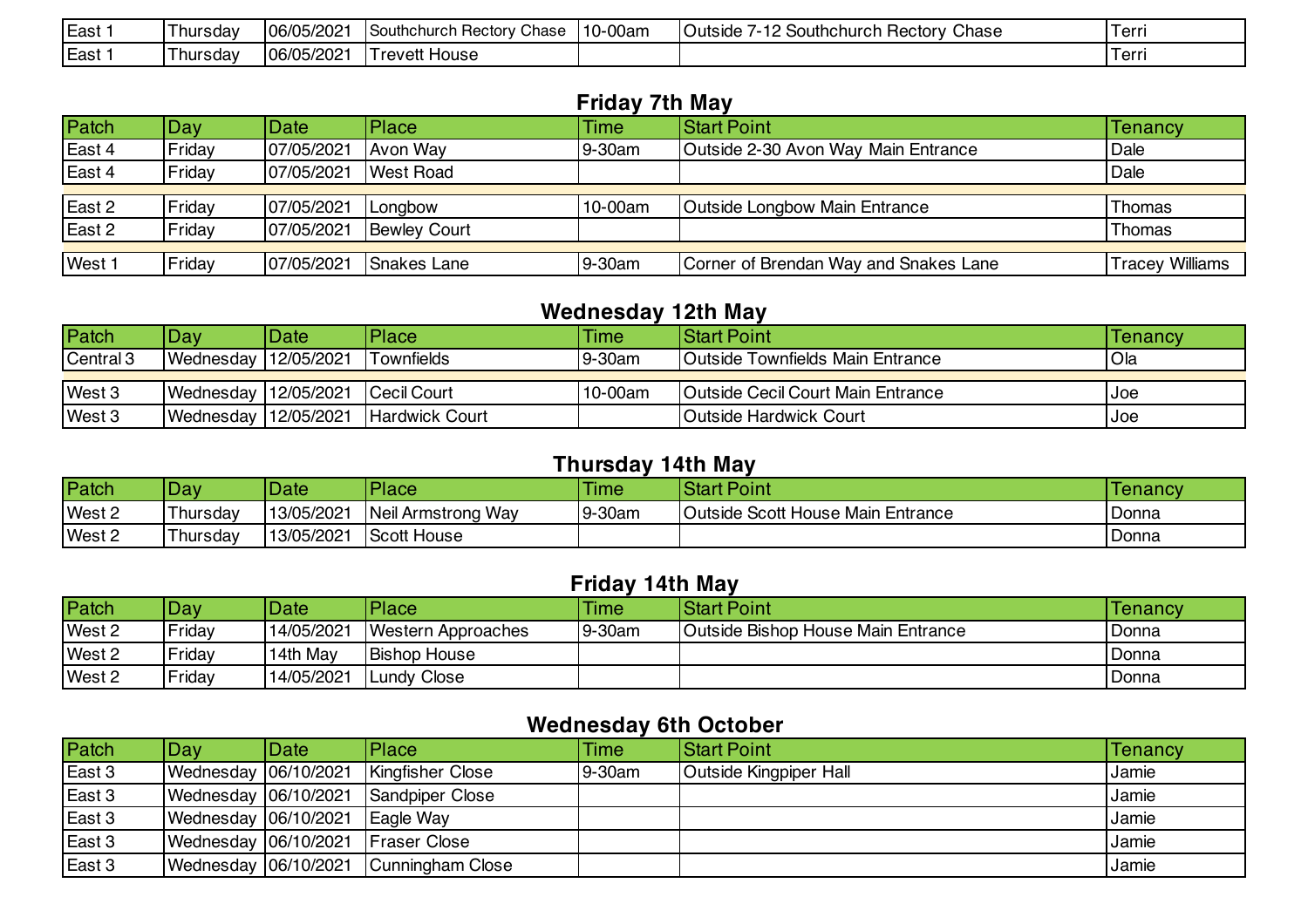| West 1 | Wednesday 06/10/2021   | Shannon Close              | 9-30am | Shannon Close Car Park           | Hayley |
|--------|------------------------|----------------------------|--------|----------------------------------|--------|
| West 1 | Wednesday   06/10/2021 | Little Fetches             |        |                                  | Hayley |
| West 1 | Wednesday 06/10/2021   | <b>Wood Farm Close</b>     |        |                                  | Hayley |
| West 1 | Wednesday 06/10/2021   | <b>Bellhouse Lane</b>      |        |                                  | Hayley |
| West 1 | Wednesday 06/10/2021   | Leighwood Avenue           |        |                                  | Hayley |
| West 1 | Wednesday 06/10/2021   | <b>Eastwood Road North</b> |        |                                  | Hayley |
|        |                        |                            |        |                                  |        |
| West 3 | Wednesday 06/10/2021   | <b>Mendip Road</b>         | 9-30am | Outside West Office, Mendip Road | Joe    |
| West 3 | Wednesday 06/10/2021   | <b>Mendip Crescent</b>     |        |                                  | Joe    |
| West 3 | Wednesday 06/10/2021   | The Mendips                |        |                                  | IJoe   |

#### **Thursday 7th October**

| Patch     | Day      | Date       | Place                | <b>Time</b> | <b>Start Point</b>    | Tenancy     |
|-----------|----------|------------|----------------------|-------------|-----------------------|-------------|
| East 1    | Thursdav | 07/10/2021 | The Brambles         | 9-30am      | Outside entrance      | Terri       |
| East 1    | Thursdav | 07/10/2021 | <b>The Mulberrys</b> |             |                       | Terri       |
|           |          |            |                      |             |                       |             |
| Central 3 | Thursday | 07/10/2021 | Cedar Close          | 9-30am      | lCedar Close Car Park | <b>Ola</b>  |
| Central 3 | Thursday | 07/10/2021 | <b>Maple Square</b>  |             |                       | <b>O</b> la |
| Central 3 | Thursdav | 07/10/2021 | Dickens Close        |             |                       | <b>O</b> la |
| Central 3 | Thursday | 07/10/2021 | Wordsworth Close     |             |                       | Ola         |

#### **Friday 8th October**

| Patch  | Day    | Date       | <b>Place</b>              | <b>Time</b> | <b>Start Point</b>                        | Tenancy |
|--------|--------|------------|---------------------------|-------------|-------------------------------------------|---------|
| West 4 | Friday | 08/10/2021 | Hunters Lodge             | 9-30am      | Outside Hunters Lodge Main Entrance       | Katy    |
| West 4 | Friday | 08/10/2021 | Norfolk Avenue            |             |                                           | Katy    |
| West 4 | Friday | 08/10/2021 | <b>Trafford House</b>     |             |                                           | Katy    |
|        |        |            |                           |             |                                           |         |
| East 2 | Friday | 08/10/2021 | <b>Christchurch Court</b> | 9-30am      | <b>Outside Christchurch Court</b>         | Thomas  |
| East 2 | Friday | 08/10/2021 | Nursery Place             |             |                                           | Thomas  |
|        |        |            |                           |             |                                           |         |
| East 4 | Friday | 08/10/2021 | <b>Saxon Gardens</b>      | 9-30am      | <b>Outside Viking Court Main Entrance</b> | Dale    |
| East 4 | Friday | 08/10/2021 | <b>Viking Court</b>       |             |                                           | Dale    |
| East 4 | Friday | 08/10/2021 | <b>Wool Pack</b>          |             |                                           | Dale    |

## **Wednesday 13th October**

| Patch                | Day.                   | <b>Date</b> | Place            | Time   | <b>IStart Point</b>                    | Tenancy  |
|----------------------|------------------------|-------------|------------------|--------|----------------------------------------|----------|
| Central <sup>-</sup> | Wednesday 13/10/2021   |             | Riverstone       | 9-30am | <b>Ouside Riverstone Main Entrance</b> | Graeme   |
| Central <sup>-</sup> | Wednesday 13/10/2021   |             | Mornington House |        |                                        | IGraeme  |
|                      |                        |             |                  |        |                                        |          |
| Central 2            | Wednesday   13/10/2021 |             | Malvern          | 9-30am | <b>Outside Malvern Main Entrance</b>   | Lorraine |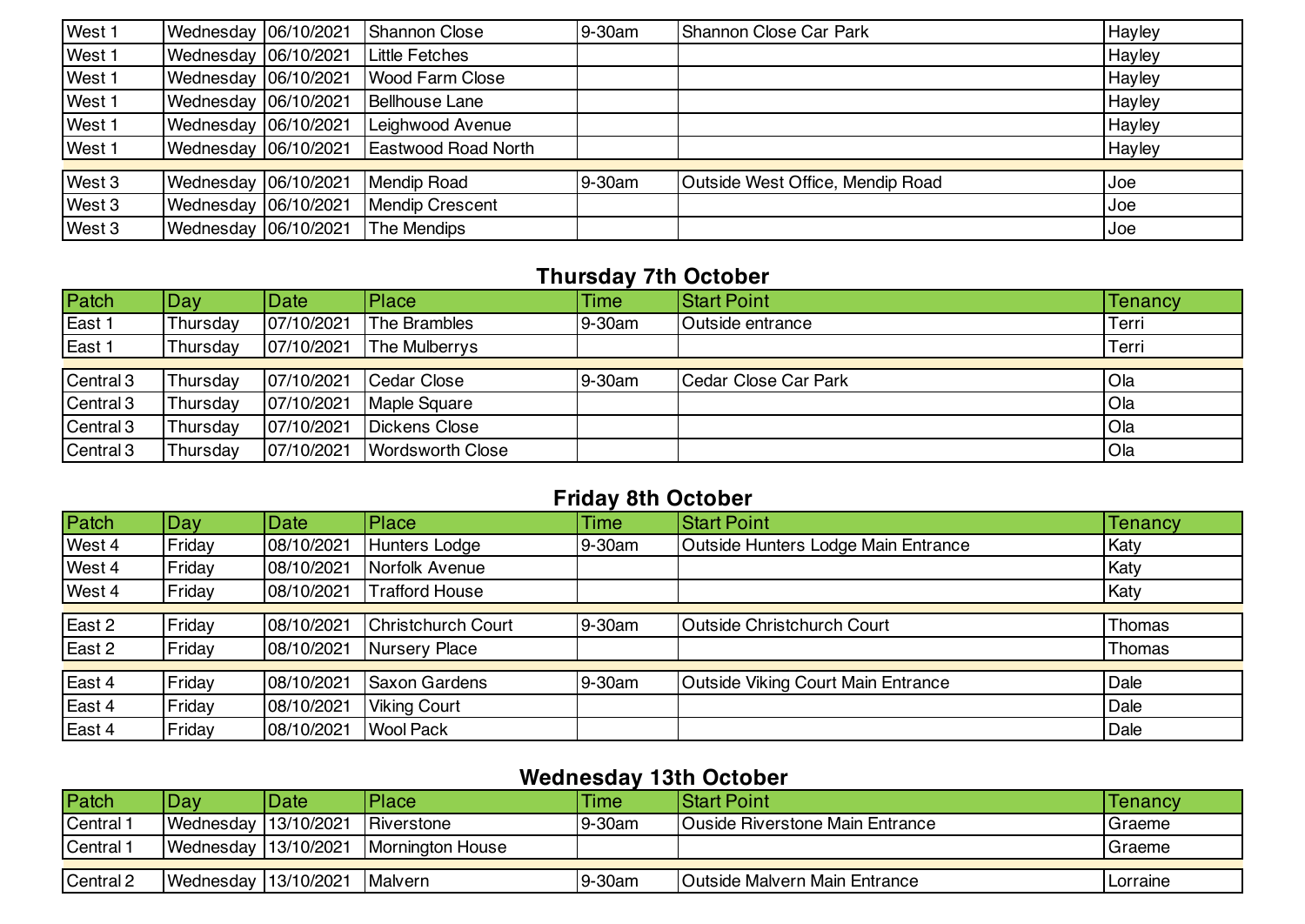| Central 2 | Wednesday 13/10/2021 Chiltern |                                        | 9-30am | Lorraine |
|-----------|-------------------------------|----------------------------------------|--------|----------|
| Central 2 | Wednesday 13/10/2021 Pennine  |                                        | 9-30am | Lorraine |
| Central 2 | Wednesday 13/10/2021 Quantock |                                        | 9-30am | Lorraine |
|           |                               |                                        |        |          |
| West 3    |                               | Wednesday 13/10/2021 Treelawn Drive    |        | Joe      |
| West 3    |                               | Wednesday   13/10/2021   Danbury Close |        | Joe      |

### **Thursday 14th October**

| Patch  | Day      | Date       | Place                 | <b>Time</b> | <b>Start Point</b>                              | <b>Tenancy</b> |
|--------|----------|------------|-----------------------|-------------|-------------------------------------------------|----------------|
| West 3 | Thursday | 14/10/2021 | <b>Bruton Avenue</b>  | 9-30am      | Meet at corner of Bruton/Mendip Crescent        | Cover          |
| West 3 | Thursday | 14/10/2021 | Dunster Avenue        |             |                                                 | Cover          |
| West 3 | Thursday | 14/10/2021 | <b>Martock Avenue</b> | 9-30am      | Meet at old South Essex Homes West Office       | Cover          |
| West 3 | Thursday | 14/10/2021 | <b>Cheddar Avenue</b> |             |                                                 | Cover          |
|        |          |            |                       |             |                                                 |                |
| West 2 | Thursday | 14/10/2021 | <b>Rochford Road</b>  | 9-30am      | Outside entrance to garage site next to 126-148 | Donna          |
|        |          |            |                       |             | <b>Rochford Road</b>                            |                |

# **Friday 15th October**

| Patch  | Day    | Date       | Place                | <b>Time</b> | <b>Start Point</b>                     | <b>Tenancy</b>         |
|--------|--------|------------|----------------------|-------------|----------------------------------------|------------------------|
| East 3 | Friday | 15/10/2021 | Anson Chase          | 9-30am      | Corner of Anson Chase and Bulwark Road | Jamie                  |
| East 3 | Friday | 15/10/2021 | Ashanti Close        |             |                                        | Jamie                  |
|        |        |            |                      |             |                                        |                        |
| West 1 | Friday | 15/10/2021 | <b>Bradford Bury</b> | 9-30am      | Outside Bradfordbury Community Hall    | <b>Tracey Williams</b> |
| West 1 | Friday | 15/10/2021 | Rothwell Close       |             |                                        | <b>Tracey Williams</b> |
| West 1 | Friday | 15/10/2021 | Eastwood Old Road    |             |                                        | <b>Tracey Williams</b> |
| West 1 | Friday | 15/10/2021 | Westwood             |             |                                        | <b>Tracey Williams</b> |

# **Wednesday 20th October**

| Patch     | Day                  | Date | Place                    | <b>Time</b> | <b>Start Point</b>                        | <b>Tenancy</b> |
|-----------|----------------------|------|--------------------------|-------------|-------------------------------------------|----------------|
| Central 3 | Wednesday 20/10/2021 |      | <b>East Street</b>       | 9-30am      | Outside St Melitus Hall, Sutton Road      | Ola            |
| Central 3 | Wednesday 20/10/2021 |      | <b>Sutton Road</b>       |             |                                           | Ola            |
| Central 3 | Wednesday 20/10/2021 |      | <b>East Street Naval</b> |             |                                           | Ola            |
|           |                      |      |                          |             |                                           |                |
| West 1    | Wednesday 20/10/2021 |      | Eaton Road               | 10-00am     | Corner of Eaton Avenue and Herschell Road | Hayley         |
| West 1    | Wednesday 20/10/2021 |      | Senier House             | 10-30am     |                                           | Hayley         |
| West 1    | Wednesday 20/10/2021 |      | East Street Leigh        |             |                                           | Hayley         |
|           |                      |      |                          |             |                                           |                |
| East 1    | Wednesday 20/10/2021 |      | <b>Temple Court</b>      | 9-30am      | Outside Temple Court Main Entrance        | Terri          |
| East 1    | Wednesday 20/10/2021 |      | <b>Sutton Court</b>      |             |                                           | Terri          |
| East 1    | Wednesday 20/10/2021 |      | <b>Cluny House</b>       |             |                                           | Terri          |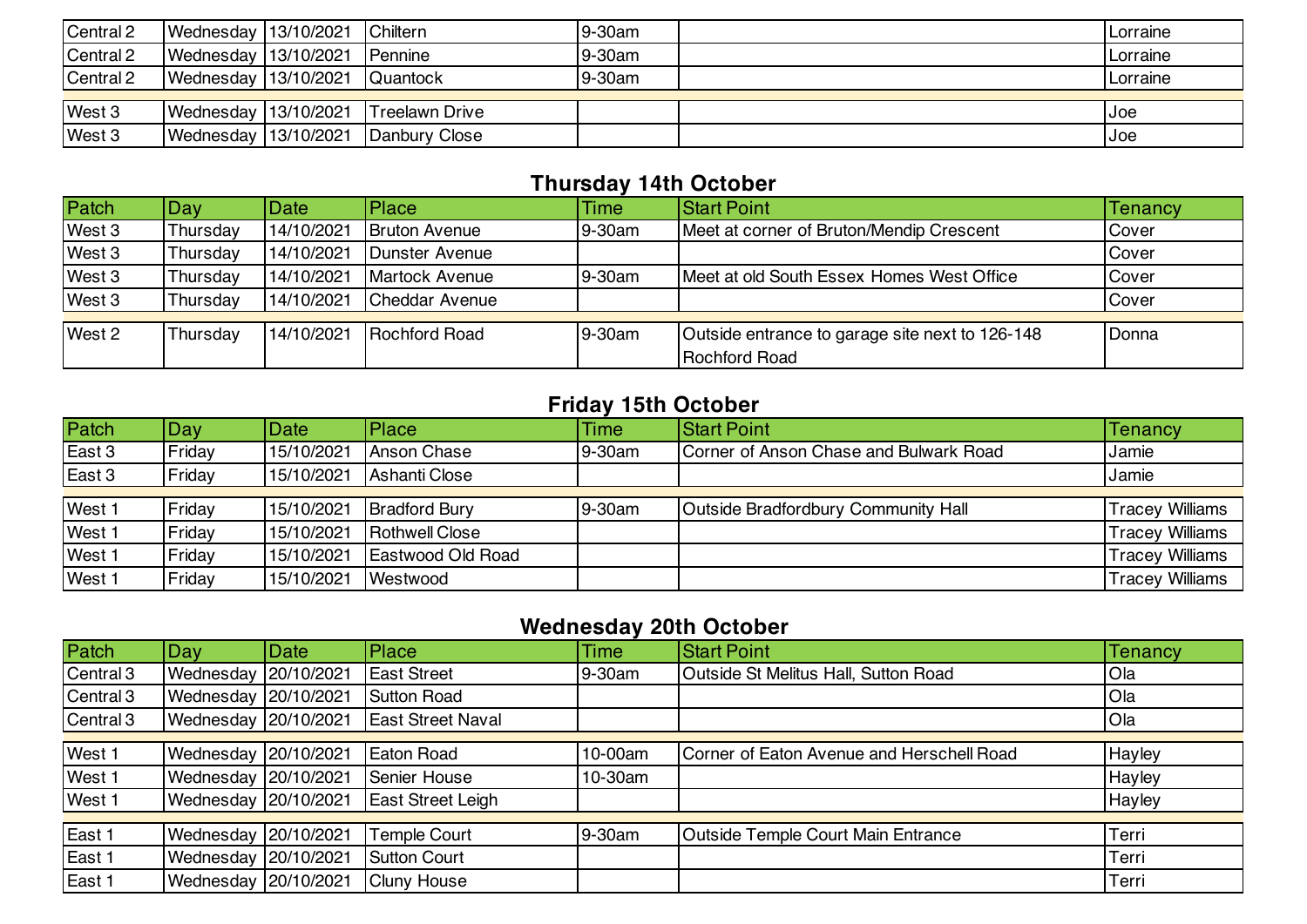| -<br>10/2021<br>Wednesday<br>$\sim$ $\sim$ $\sim$<br>East<br>Close<br>$I$ orr<br><b>Norwich</b><br>. . <del>.</del> |
|---------------------------------------------------------------------------------------------------------------------|
|---------------------------------------------------------------------------------------------------------------------|

#### **Thursday 21st October**

| Patch     | Day      | Date       | Place                   | <b>Time</b> | <b>Start Point</b>                     | Tenancv |
|-----------|----------|------------|-------------------------|-------------|----------------------------------------|---------|
| West 4    | Thursdav | 21/10/2021 | Yantlet                 | 9-30am      | <b>Outside Yantlet Main Entrance</b>   | Katy    |
|           |          |            |                         |             |                                        |         |
| Central 1 | Thursday | 21/10/2021 | Blackdown               | 9-30am      | <b>Outside Blackdown Main Entrance</b> | Graeme  |
| Central 1 | Thursday | 21/10/2021 | Brecon                  | 9-30am      |                                        | Graeme  |
| Central 1 | Thursday | 21/10/2021 | Grampian                | 9-30am      |                                        | Graeme  |
| Central 1 | Thursdav | 21/10/2021 | <b>Buckingham House</b> | 9-30am      |                                        | Graeme  |

#### **Friday 22nd October**

| Patch  | Day    | Date       | <b>Place</b>           | <b>Time</b> | <b>Start Point</b>                       | Tenancy |
|--------|--------|------------|------------------------|-------------|------------------------------------------|---------|
| East 2 | Friday | 22/10/2021 | Sherwood Way           | 9-30am      | Corner of Sherwood Way                   | Thomas  |
| East 2 | Friday | 22/10/2021 | Archer Avenue          |             |                                          | Thomas  |
| East 2 | Friday | 22/10/2021 | Newington Avenue Flats |             |                                          | Thomas  |
|        |        |            |                        |             |                                          |         |
| West 2 | Fridav | 22/10/2021 | <b>Alton Gardens</b>   | 9-30am      | Outside 1-9 Lakenham House Main Entrance | Donna   |
| West 2 | Friday | 22/10/2021 | Lakenham House         |             |                                          | Donna   |
| West 2 | Friday | 22/10/2021 | <b>Carolines Close</b> |             |                                          | Donna   |

#### **Wednesday 27th October**

| Patch  | Day                  | Date | Place                              | <b>Time</b> | <b>Start Point</b>                      | Tenancy |
|--------|----------------------|------|------------------------------------|-------------|-----------------------------------------|---------|
| East 3 | Wednesday 27/10/2021 |      | John Street                        | 9-30am      | Corner of George Street and Dane Street | Jamie   |
| East 3 |                      |      | Wednesday 27/10/2021 George Street |             |                                         | Jamie   |
| East 3 |                      |      | Wednesday 27/10/2021 Dane Street   |             |                                         | Jamie   |
| East 3 | Wednesday 27/10/2021 |      | <b>ILongmans</b>                   |             |                                         | Jamie   |

#### **Thursday 28th October**

| Patch     | Day.     | Date       | <b>Place</b>                    | Time   | <b>Start Point</b>                       | <b>Tenancy</b>    |
|-----------|----------|------------|---------------------------------|--------|------------------------------------------|-------------------|
| Central 3 | Thursdav | 28/10/2021 | Keats House                     | 9-30am | <b>Outside Keats House Main Entrance</b> | <b>Ola</b>        |
| Central 3 | Thursdav | 28/10/2021 | <b>Shelley Square</b>           |        |                                          | <b>Ola</b>        |
| East 1    | Thursdav | 28/10/2021 | Southchurch Rectory Chas 9-30am |        | Outside 7-12 Southchurch Rectory Chase   | Terri             |
|           |          |            |                                 |        |                                          |                   |
| Central 2 | Thursdav | 28/10/2021 | Barringtons                     | 9-30am | <b>Outside Barringtons Main Entrance</b> | <b>I</b> Lorraine |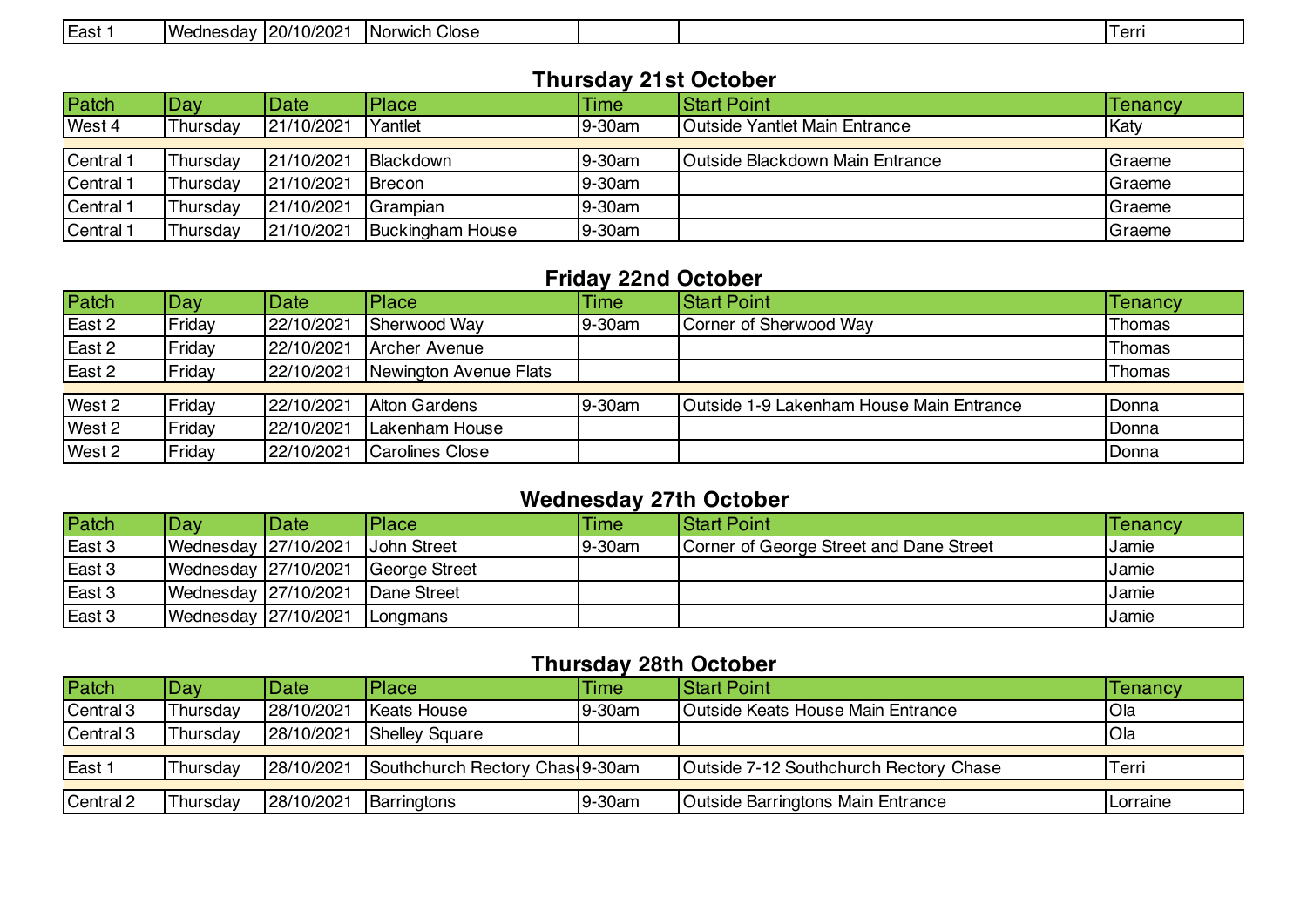#### **Friday 29th October**

| Patch  | Day    | Date       | Place                | Time   | <b>Start Point</b>                       | Tenancy                |
|--------|--------|------------|----------------------|--------|------------------------------------------|------------------------|
| West 3 | Friday | 29/10/2021 | Cecil Court          | 9-30am | <b>Outside Cecil Court Main Entrance</b> | Cover                  |
| West 3 | Friday | 29/10/2021 | <b>Harwick Court</b> |        | Outside Hardwick Court                   | Cover                  |
| West 1 | Friday | 29/10/2021 | Snakes Lane          | 9-30am | Corner of Brendan Way and Snakes Lane    | <b>Tracey Williams</b> |
|        |        |            |                      |        |                                          |                        |
| East 4 | Friday | 29/10/2021 | Avon Way             | 9-30am | Outside 2-30 Avon Way Main Entrance      | Dale                   |
| East 4 | Fridav | 29/10/2021 | <b>West Road</b>     |        |                                          | Dale                   |

## **Wednesday 3rd November**

| Patch  | Day:                           | Date | <b>IPlace</b>                          | <b>Time</b> | <b>IStart Point</b>               | <b>Tenancy</b> |
|--------|--------------------------------|------|----------------------------------------|-------------|-----------------------------------|----------------|
| East 4 |                                |      | Wednesday 03/11/2021 Delaware Road     | 9-30am      | <b>Outside Thorpedene Library</b> | Dale           |
| East 4 |                                |      | Wednesday 03/11/2021 Delaware Crescent |             |                                   | Dale           |
| East 4 | Wednesday 03/11/2021 Ness Road |      |                                        |             |                                   | Dale           |
|        |                                |      |                                        |             |                                   |                |
| West 1 |                                |      | Wednesday 03/11/2021 Beaver Tower      | 10-00am     | Outside main entrance             | Hayley         |

#### **Thursday 4th November**

| Patch     | Dav <sup>-</sup> | Date       | Place                  | Time   | <b>IStart Point</b>                            | Tenancy |
|-----------|------------------|------------|------------------------|--------|------------------------------------------------|---------|
| Central 2 | Thursdav         | 04/11/2021 | <b>Claremont Court</b> | 9-30am | <b>Outside Claremont Court Main Entrance</b>   | Graeme  |
|           |                  |            |                        |        |                                                |         |
| West 4    | Thursdav         | 04/11/2021 | <b>IFairfax Drive</b>  | 9-30am | Corner of Fairfax Drive and Gainsborough Drive | Katy    |
| West 4    | Thursdav         | 04/11/2021 | <b>Cleveland Drive</b> |        |                                                | Katy    |

### **Friday 5th November**

| Patch  | Day    | Date       | Place                | <b>Time</b> | <b>Start Point</b>                     | <b>Tenancy</b> |
|--------|--------|------------|----------------------|-------------|----------------------------------------|----------------|
| East 3 | Friday | 05/11/2021 | <b>Great Mead</b>    | 9-30am      | <b>Outside Great Mead Car Park</b>     | <b>Jamie</b>   |
| East 3 | Friday | 05/11/2021 | <b>Kestrel House</b> |             |                                        | Jamie          |
| East 3 | Friday | 05/11/2021 | <b>Crouchmans</b>    |             |                                        | Jamie          |
|        |        |            |                      |             |                                        |                |
| East 2 | Friday | 05/11/2021 | <b>Bewley Court</b>  | 9-30am      | Outside Bewley Court Main Entrance     | Thomas         |
| East 2 | Friday | 05/11/2021 | Longbow              |             |                                        | Thomas         |
|        |        |            |                      |             |                                        |                |
| West 2 | Friday | 05/11/2021 | <b>Purley Way</b>    | 9-30am      | Outside 1 -12 Purley Way Main Entrance | Donna          |
| West 2 | Friday | 05/11/2021 | Hornby Avenue        |             |                                        | Donna          |

#### **Wednesday 10th November**

| .<br>. |                      |      |                 |        |                                                      |            |  |
|--------|----------------------|------|-----------------|--------|------------------------------------------------------|------------|--|
| Patch  | Day                  | Date | 'Place          | Time   | <b>Start Point</b>                                   | Tenancy    |  |
| West 3 | Wednesday 10/11/2021 |      | St Mary's Court | 9-30am | Outside St Mary's Court on corner of Victoria Avenue | <b>Joe</b> |  |
|        |                      |      |                 |        | Roots Hall Football Stadium                          |            |  |